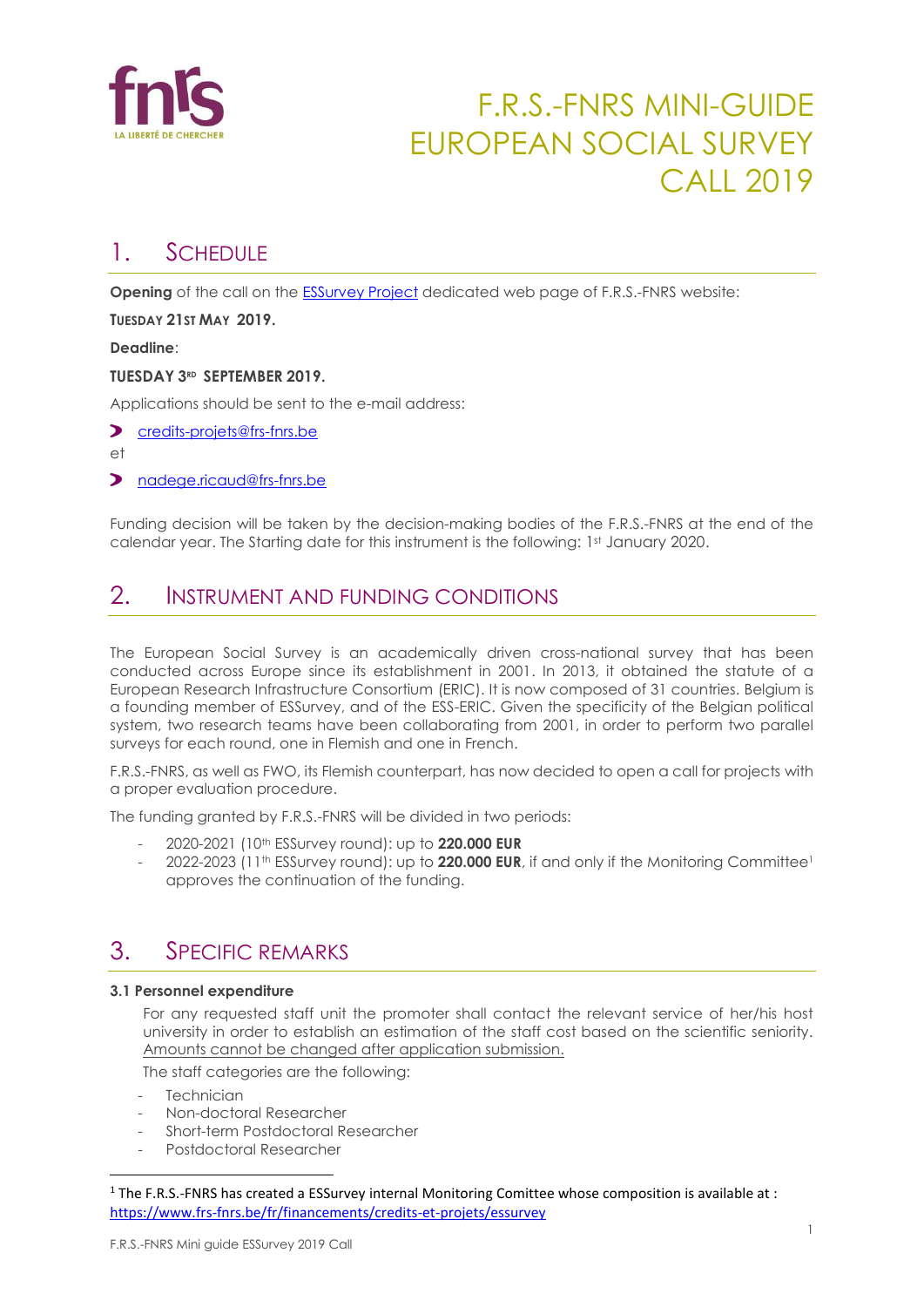Technician and Short-term Postdoctoral Researcher<sup>2</sup> categories are subject to an annual amount, calculated in proportion to the days worked.

#### **3.2 Open access policy**

The Board of Trustees of the F.R.S.-FNRS has decided to endorse the principle of Open access to publicly funded research. This support has led to the implementation of an institutional mandate providing Open access to publications from F.R.S.-FNRS funded research projects and researchers under the "Open Access Green Road" business model.

This [mandate](http://www.fnrs.be/docs/Reglement_OPEN_ACCESS_EN.pdf) specifies the conditions under which the F.R.S.-FNRS grant recipients shall store, when possible, all the funded research results of which they are authors or co-authors in their institution's repository.

Reminder to the research community: Any scientific publication resulting partially or fully from the funding allocated via the instruments as part of the "Credits and Projects" Call shall mention the source of the funding as follows: "This work was supported by the Fonds de la Recherche Scientifique - FNRS under Grant(s) n° [ID number]". The same procedure applies to open access publications.

## 4. CONTENT OF A PROPOSAL

Applicants will have to write their proposal in English.

The F.R.S.-FNRS insists on **strict compliance of the number of pages** allowed for documents that shall be enclosed with the application form and stresses again the sovereign consideration of the Scientific Commissions in case the file would exceed the applicable page limit.

The application must contain the main sections described in the table below.

# **FORM PART 1 : IDENTIFICATION OF THE PROMOTER** (max. 0,5 page) **PART 2 : EXPERIENCE OF THE PROMOTER 1. CV (free** format) 2. **Five most relevant publications (free format)** 3. **What is your relevant experience for running the ESSurvey project ?** (max. 0,5 page) **PART 3 : PROJECT AND METHODOLOGY What is your project and which methodology are you planning to use in orderto integrate the next round of the European Social Survey-ERIC?** (max. 2 pages) **PART 4 : BUDGET How will you allocate the resources?**  (max. 1 page)

l

<sup>&</sup>lt;sup>2</sup> [A specific regulation](http://www.frs-fnrs.be/docs/Reglement-et-documents/FRS-FNRS_REGL_CTP_FR.pdf) applies for Short-term Postdoctoral Research/Chercheurs Temporaires Post-doctoraux, please see [: http://www.frs-fnrs.be/docs/Reglement-et-documents/FRS-FNRS\\_REGL\\_CTP\\_FR.pdf](http://www.frs-fnrs.be/docs/Reglement-et-documents/FRS-FNRS_REGL_CTP_FR.pdf) )